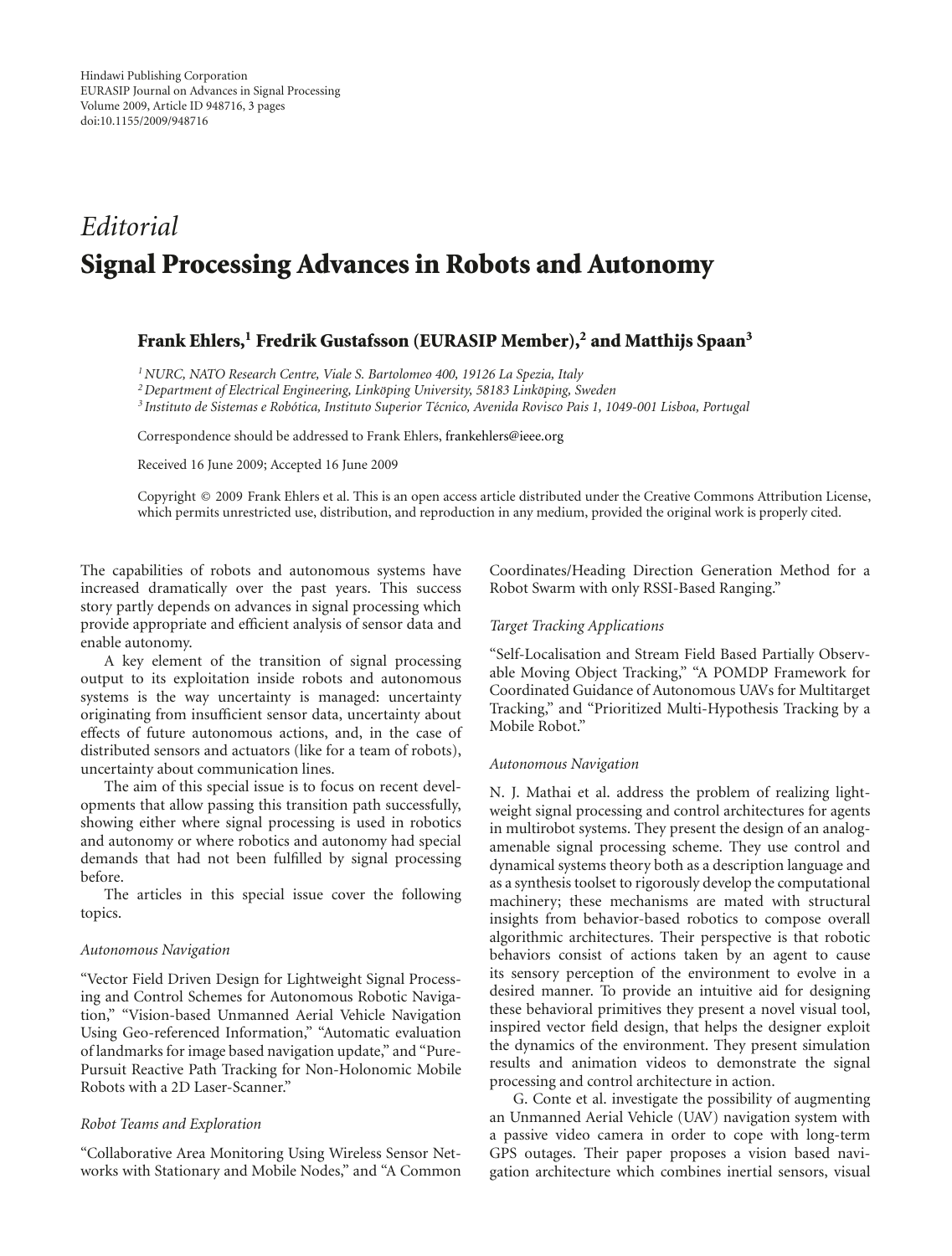odometry, and registration of the on-board video to a georeferenced aerial image. The vision-aided navigation system developed is capable of providing high-rate and drift-free state estimation for UAV autonomous navigation without the GPS system. Due to the use of image-to-map registration for absolute position calculation, drift-free position performance depends on the structural characteristics of the terrain.

Experimental evaluation of the approach based on offline flight data is provided. In addition, the architecture proposed has been implemented onboard as an experimental UAV helicopter platform and tested during vision-based autonomous flights.

S. Lang et al. address the automatic evaluation of landmarks for image-based navigation updates.

The successful mission of an autonomous airborne system like an unmanned aerial vehicle strongly depends on its accurate navigation. While GPS is not always available and pose estimation based solely on Inertial Measurement Unit drifts, image-based navigation may become a cheap and robust additional pose measurement device. For the actual navigation update they use a landmark-based approach. They found that it is essential that the used landmarks are well chosen. Therefore, they introduce an approach for evaluating landmarks in terms of the matching distance, which is the maximum misplacement in the position of the landmark that can be corrected. They validate the evaluations with a 3D reconstruction system working on data captured from a helicopter.

J. Morales et al. investigate the application of the Pure-Pursuit path tracking method for reactive tracking of paths that are implicitly defined by perceived environmental features. Due to its simplicity and efficiency, the Pure-Pursuit path tracking method has been widely employed for planned navigation of non-holonomic ground vehicles. Goal points are obtained through an efficient interpretation of range data from an onboard 2D laser-scanner to follow persons, corridors and walls. Moreover, this formulation allows that a robotic mission can be composed of a combination of different types of path segments. They have successfully tested these techniques in an indoor environment.

#### *Robot Teams and Exploration*

T. Lambrou et al. address the task of collaborative area monitoring using wireless sensor networks with stationary and mobile nodes. Monitoring a large area with stationary sensor networks requires a very large number of nodes which with current technology implies a prohibitive cost. The motivation of their work is to develop an architecture where a set of mobile sensors will collaborate with the stationary sensors in order to reliably detect and locate an event. The main idea of this collaborative architecture is that the mobile sensors should sample the areas that are least covered (monitored) by the stationary sensors. Furthermore, when stationary sensors have a "suspicion" that an event may have occurred, they report it to a mobile sensor that can move closer to the suspected area and can confirm whether the event has occurred or not. An

important component of the proposed architecture is that the mobile nodes autonomously decide their path based on local information (their own beliefs and measurements as well as information collected from the stationary sensors in a neighborhood around them).

S. Hara et al. present a common coordinates/heading direction generation method for a robot swarm with only Received Signal Strength Indicator-based ranging. In the motion control of a microrobot swarm, a key issue is how to autonomously generate a set of common coordinates among all robots and to notify each robot of its heading direction in the generated common coordinates, without any special devices for estimating location and bearing. The authors propose a set of common coordinates and a heading direction generation method for a robot swarm with only Received Signal Strength Indicator (RSSI) measured through wireless communications. They explain the principle of the proposed method and show some computer simulation results on the location and direction estimation errors. Finally, experimental results demonstrate using a swarm composed of five robots with the IEEE 802.15.4 standard as its wireless communication tool.

#### *Target Tracking Applications*

K.-S. Tseng et al. present an algorithm for self-localization and stream field based partially observable moving object tracking. Self-localisation and object tracking are key technologies for human-robot interactions. Most previous tracking algorithms focus on how to correctly estimate the position, velocity, and acceleration of a moving object based on the prior state and sensor information. What has been rarely studied so far is how a robot can successfully track the partially observable moving object with laser range finders if there is no preanalysis of object trajectories. In this case, traditional tracking algorithms may lead to the divergent estimation. The authors introduce a novel laser range finder based partially observable moving object tracking and self-localization algorithm for interactive robot applications. Dissimilar to the previous work, they adopt a stream field-based motion model and combine it with the Rao-Blackwellised particle filter (RBPF) to predict the object goal directly. This algorithm can keep predicting the object position by inferring the interactive force between the object goal and environmental features when the moving object is unobservable. Experimental results show that the robot with the proposed algorithm can localize itself and track the frequently occluded object. Compared with the traditional Kalman filter and particle filter based algorithms, the proposed one significantly improves the tracking accuracy.

S. Miller et al. discuss the application of the theory of partially observable Markov decision processes (POMDPs) to the design of guidance algorithms for controlling the motion of unmanned aerial vehicles with onboard sensors to improve tracking of multiple ground targets. While POMDP problems are intractable to solve exactly, principled approximation methods can be devised based on the theory that characterizes optimal solutions. A new approximation method called nominal belief-state optimization (NBO),